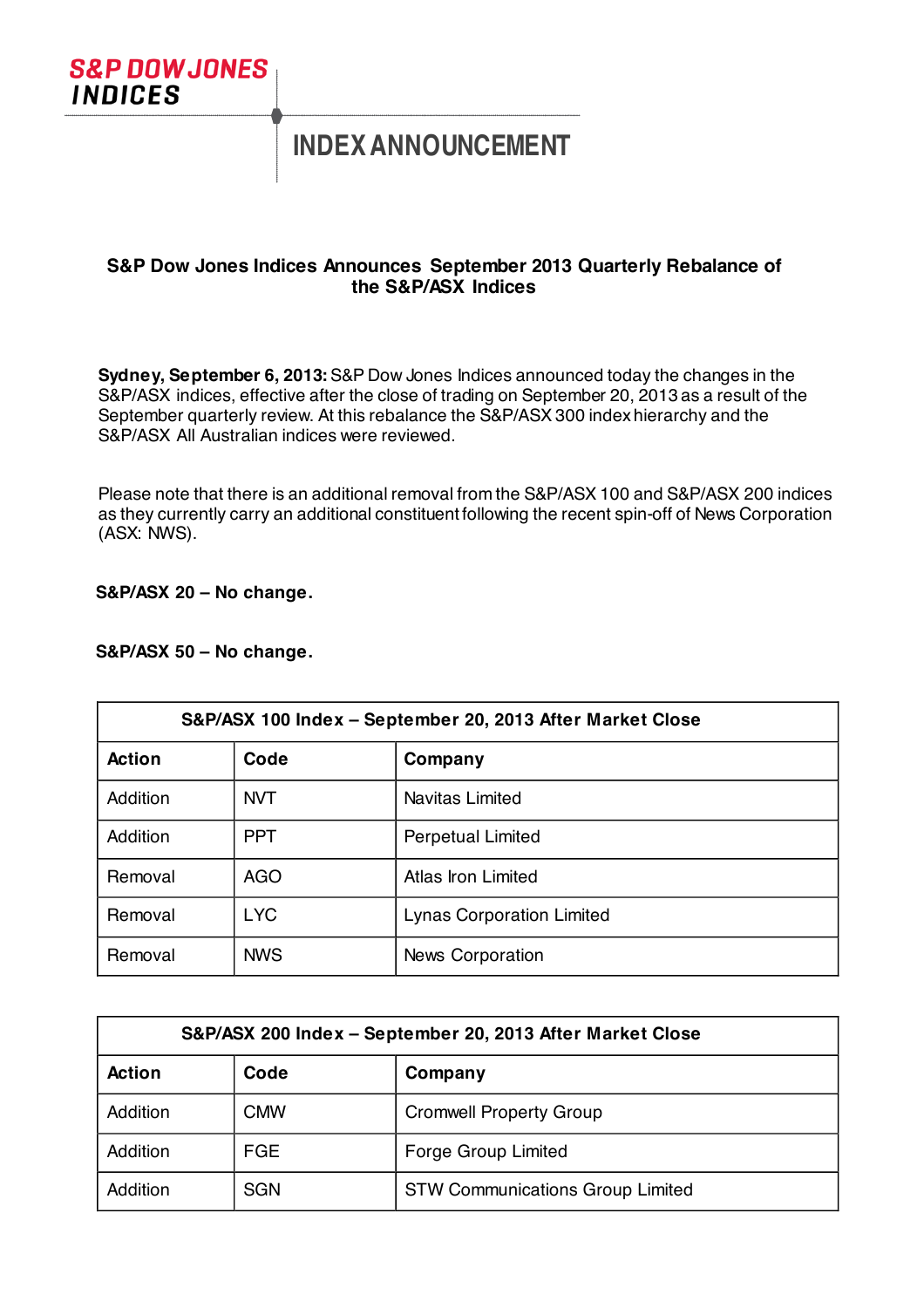| Addition | <b>SKT</b> | <b>Sky Network Television Limited</b>  |
|----------|------------|----------------------------------------|
| Removal  | <b>BBG</b> | <b>Billabong International Limited</b> |
| Removal  | <b>DML</b> | <b>Discovery Metals Limited</b>        |
| Removal  | <b>EHL</b> | <b>Emeco Holdings Limited</b>          |
| Removal  | <b>FKP</b> | <b>FKP Property Group</b>              |
| Removal  | <b>MDL</b> | <b>Mineral Deposits Limited</b>        |

| S&P/ASX 300 Index - September 20, 2013 After Market Close |            |                                              |
|-----------------------------------------------------------|------------|----------------------------------------------|
| <b>Action</b>                                             | Code       | Company                                      |
| Addition                                                  | <b>AIA</b> | Auckland International Airport Limited       |
| Addition                                                  | <b>API</b> | Australian Pharmaceutical Industries Limited |
| Addition                                                  | <b>ARF</b> | Arena REIT                                   |
| Addition                                                  | <b>CLH</b> | <b>Collection House Limited</b>              |
| Addition                                                  | <b>CRH</b> | Crowe Horwath Australasia Ltd                |
| Addition                                                  | <b>CTD</b> | <b>Corporate Travel Management Limited</b>   |
| Addition                                                  | <b>CWP</b> | <b>Cedar Woods Properties Limited</b>        |
| Addition                                                  | <b>FSF</b> | Fonterra Shareholders' Fund                  |
| Addition                                                  | <b>GXL</b> | <b>Greencross Limited</b>                    |
| Addition                                                  | <b>INA</b> | Ingenia Communities Group                    |
| Addition                                                  | <b>ISU</b> | <b>Iselect Limited</b>                       |
| Addition                                                  | <b>MOC</b> | Mortgage Choice Limited                      |
| Addition                                                  | <b>MXI</b> | <b>MaxiTRANS Industries Limited</b>          |
| Addition                                                  | <b>MYT</b> | <b>Mighty River Power Limited</b>            |
| Addition                                                  | <b>MYX</b> | Mayne Pharma Group Limited                   |
| Addition                                                  | <b>NWT</b> | <b>Newsat Limited</b>                        |
| Addition                                                  | <b>SGH</b> | Slater & Gordon Limited                      |
| Addition                                                  | <b>SHV</b> | <b>Select Harvests Limited</b>               |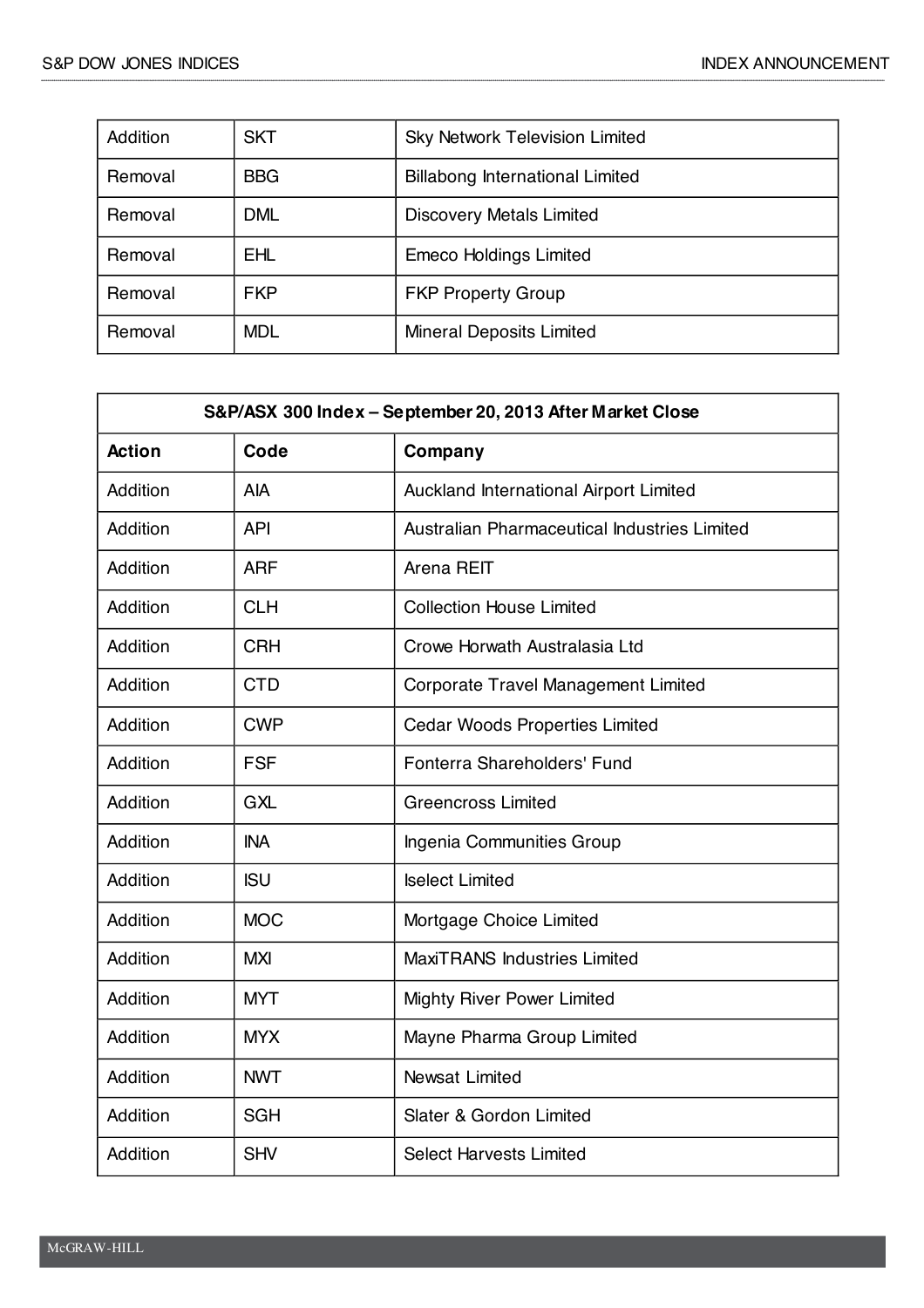| Addition        | <b>SIV</b> | <b>Silver Chef Limited</b>                 |
|-----------------|------------|--------------------------------------------|
| <b>Addition</b> | <b>SKC</b> | <b>Skycity Entertainment Group Limited</b> |
| Addition        | <b>SKT</b> | <b>Sky Network Television Limited</b>      |
| Addition        | <b>TGR</b> | <b>Tassal Group Limited</b>                |
| Addition        | <b>TIX</b> | 360 Capital Industrial Fund                |
| <b>Addition</b> | <b>TRG</b> | <b>Treasury Group Limited</b>              |
| Addition        | <b>VRL</b> | <b>Village Roadshow Limited</b>            |
| Addition        | <b>VRT</b> | <b>Virtus Health Limited</b>               |
| Removal         | <b>ABU</b> | Abm Resources NL                           |
| Removal         | <b>AMX</b> | Ampella Mining Limited                     |
| Removal         | <b>BND</b> | Bandanna Energy Limited                    |
| Removal         | <b>BSE</b> | <b>Base Resources Limited</b>              |
| Removal         | <b>BTR</b> | <b>Blackthorn Resources Limited</b>        |
| Removal         | <b>CFE</b> | Cape Lambert Resources Limited             |
| Removal         | <b>COK</b> | <b>Cockatoo Coal Limited</b>               |
| Removal         | <b>DTE</b> | Dart Energy Limited                        |
| Removal         | <b>FML</b> | <b>Focus Minerals Ltd</b>                  |
| Removal         | <b>FMS</b> | <b>Flinders Mines Limited</b>              |
| Removal         | <b>GRR</b> | <b>Grange Resources Limited</b>            |
| Removal         | <b>GRY</b> | <b>Gryphon Minerals Limited</b>            |
| Removal         | <b>GXY</b> | <b>Galaxy Resources Limited</b>            |
| Removal         | <b>HGO</b> | <b>Hillgrove Resources Limited</b>         |
| Removal         | <b>IVA</b> | <b>Inova Resources Limited</b>             |
| Removal         | <b>MCE</b> | Matrix Composites & Engineering Limited    |
| Removal         | <b>MIO</b> | Miclyn Express Offshore Limited            |
| Removal         | <b>MNC</b> | <b>Metminco Limited</b>                    |
| Removal         | <b>MPO</b> | Molopo Energy Limited                      |
| Removal         | <b>NFE</b> | Northern Iron Limited                      |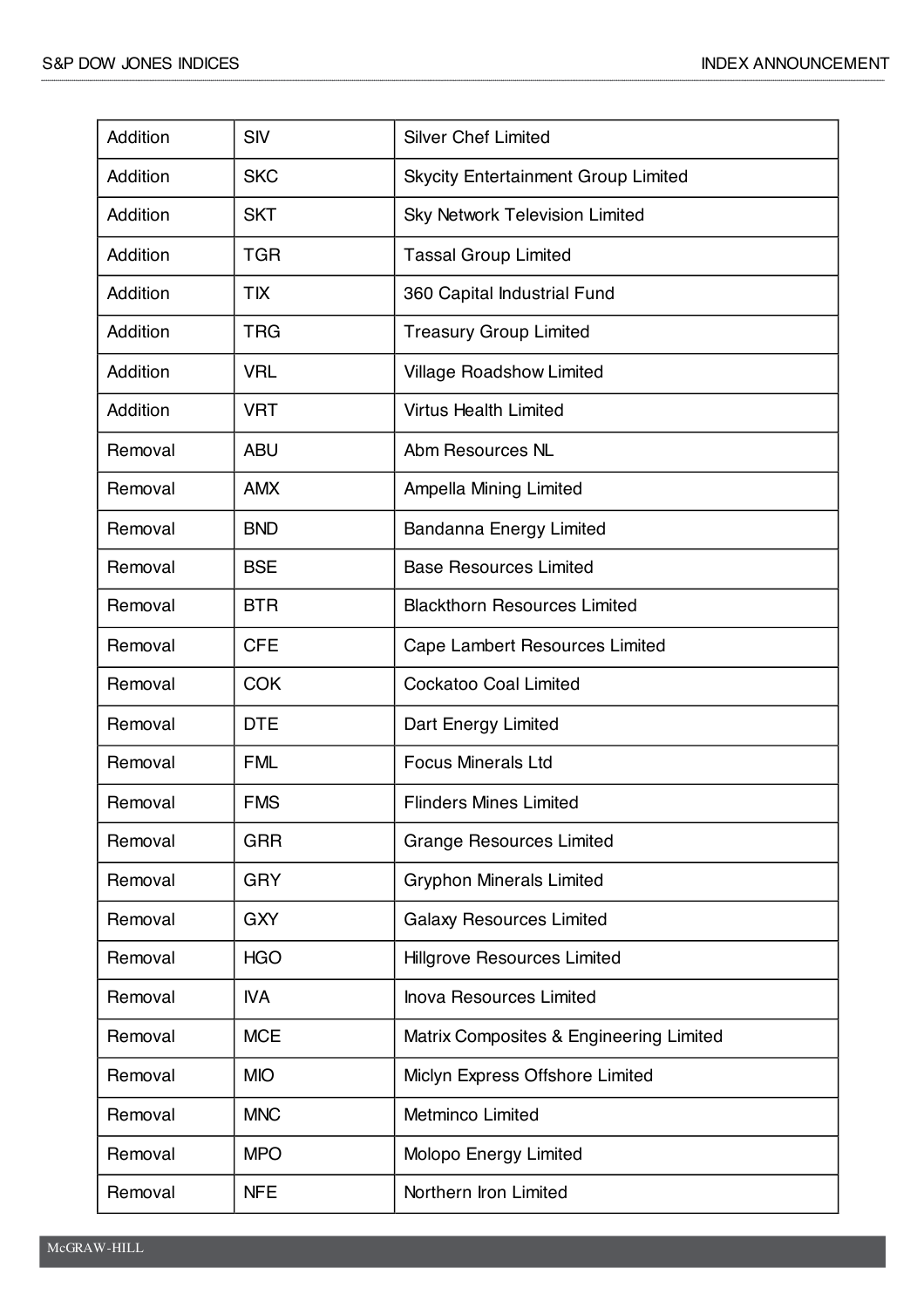| Removal | <b>PEM</b> | Perilya Limited                   |
|---------|------------|-----------------------------------|
| Removal | <b>PXS</b> | <b>Pharmaxis Ltd</b>              |
| Removal | <b>RED</b> | Red 5 Limited                     |
| Removal | <b>RMS</b> | <b>Ramelius Resources Limited</b> |
| Removal | <b>RXM</b> | <b>Rex Minerals Limited</b>       |

# **S&P/ASX All Australian 50 – No change.**

| S&P/ASX All Australian 200 Index - September 20, 2013 After Market Close |            |                                   |
|--------------------------------------------------------------------------|------------|-----------------------------------|
| <b>Action</b>                                                            | Code       | Company                           |
| Addition                                                                 | AGI        | Ainsworth Game Technology Limited |
| Addition                                                                 | <b>CCP</b> | <b>Credit Corp Group Limited</b>  |
| Addition                                                                 | <b>CMW</b> | <b>Cromwell Property Group</b>    |
| Addition                                                                 | <b>VRT</b> | Virtus Health Limited             |
| Removal                                                                  | <b>CPL</b> | <b>Coalspur Mines Limited</b>     |
| Removal                                                                  | <b>DML</b> | <b>Discovery Metals Limited</b>   |
| Removal                                                                  | <b>MAH</b> | Macmahon Holdings Limited         |
| Removal                                                                  | <b>MBN</b> | Mirabela Nickel Limited           |

Any changes to constituent share data can be viewed in the pro forma files delivered to client FTP accounts after market close today.

#### **About S&P Dow Jones Indices**

**S&P Dow Jones Indices LLC**, a subsidiary of The McGraw-Hill Companies is the world's largest, global resource for index-based concepts, data and research. Home to iconic financial market indicators, such as the S&P 500<sup>®</sup> and the Dow Jones Industrial Average<sup>SM</sup>. S&P Dow Jones Indices LLC has over 115 years of experience constructing innovative and transparent solutions that fulfill the needs of institutional and retail investors. More assets are invested in products based upon our indices than any other provider in the world. With over 830,000 indices covering a wide range of assets classes across the globe, S&P Dow Jones Indices LLC defines the way investors measure and trade the markets. To learn more about our company, please visit www.spdji.com.

*It is not possible to invest directly in an index. S&P Dow Jones Indices LLC, DowJones, and their respective affiliates, parents, subsidiaries, directors, officers, shareholders, employees*